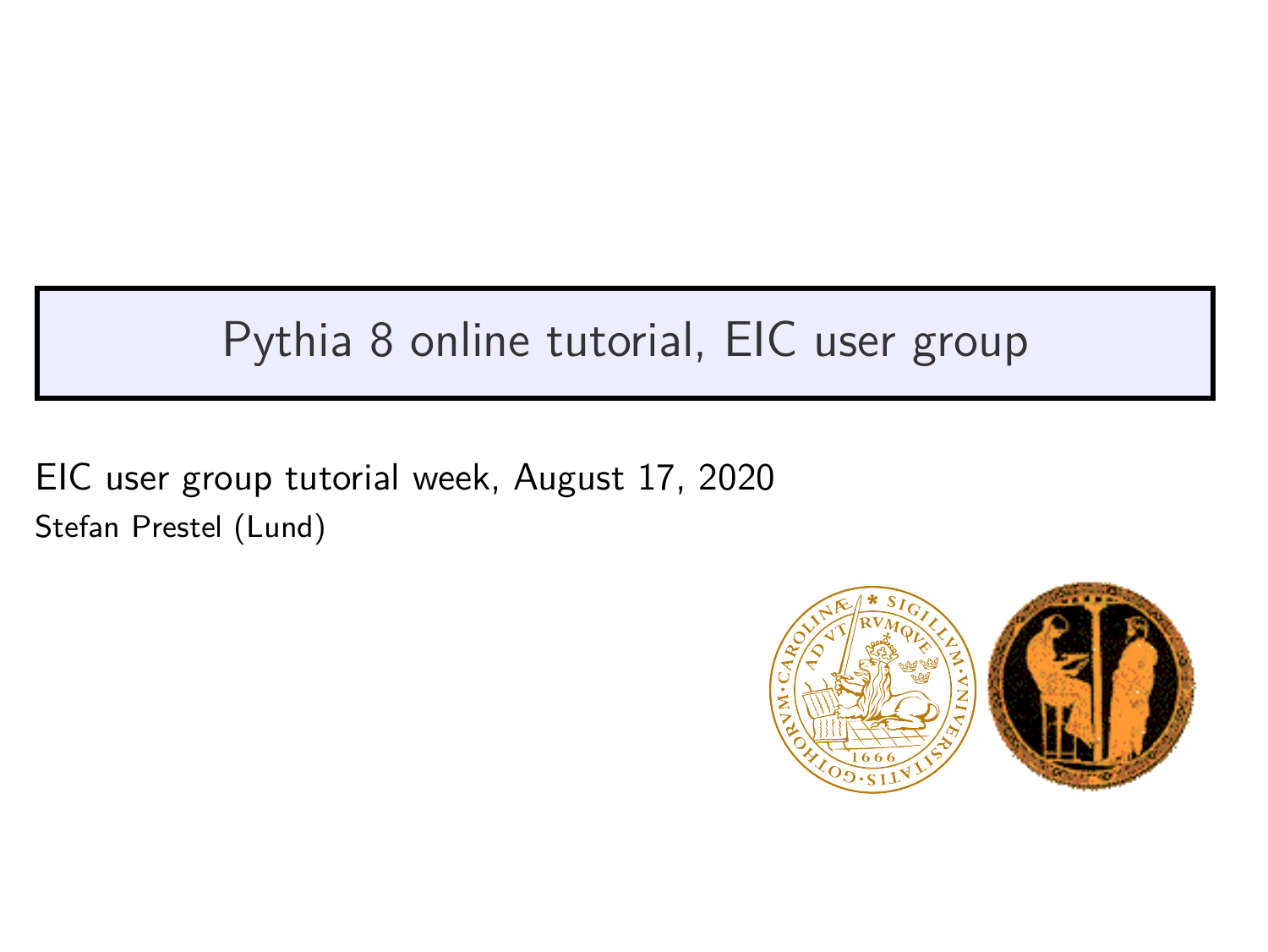This is a two-hour long tutorial for new users of Pythia 8. The goal is to equip you with

- ▶ an understanding of the aim of general-purpose event generators, and what "events" look like
- $\triangleright$  some examples of using Pythia from Python/Jupyter
- ▶ a crash course in how to run Pythia from terminal
- $\triangleright$  and example of using an external event analysis tool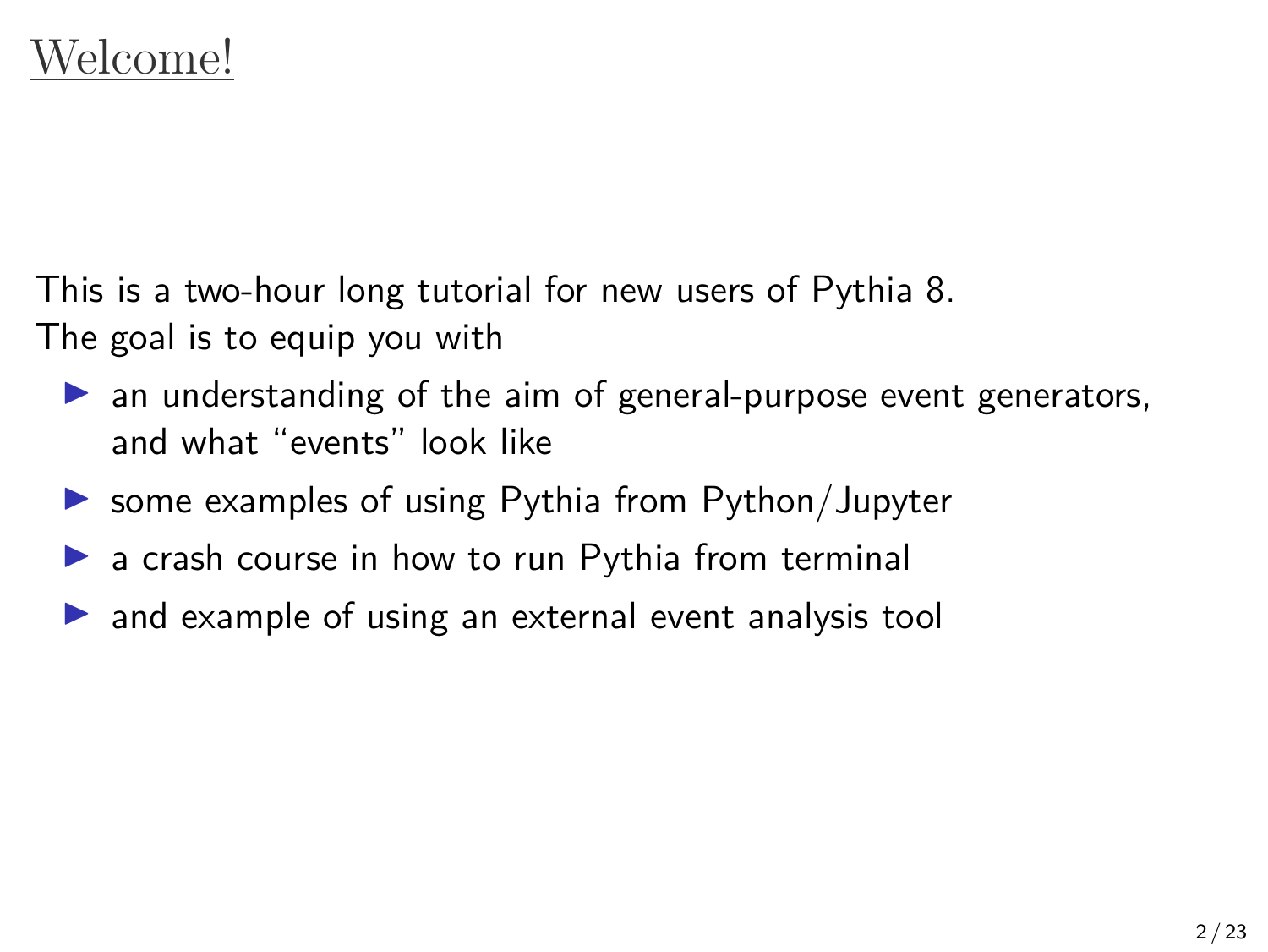### Plan for the next two hours

The next two hours will be split into "lecture" and "study" parts:

- 1. Introduction lecture (20 min) …basic resources, first runs from Jupyter.
- 2. Group study (15 min) …look at events at different colliders
- 3. Pythia terminal steering crash course lecture (40 min) …developing a new main program. …look at simple plots and understand different phenomena.
- 4. Group study (20 min) …study intrinsic kT and showers at HERA and HERMES.
- 5. Using external analysis tools lecture (20 min) …generate events with Pythia, use Rivet tool to analyze events.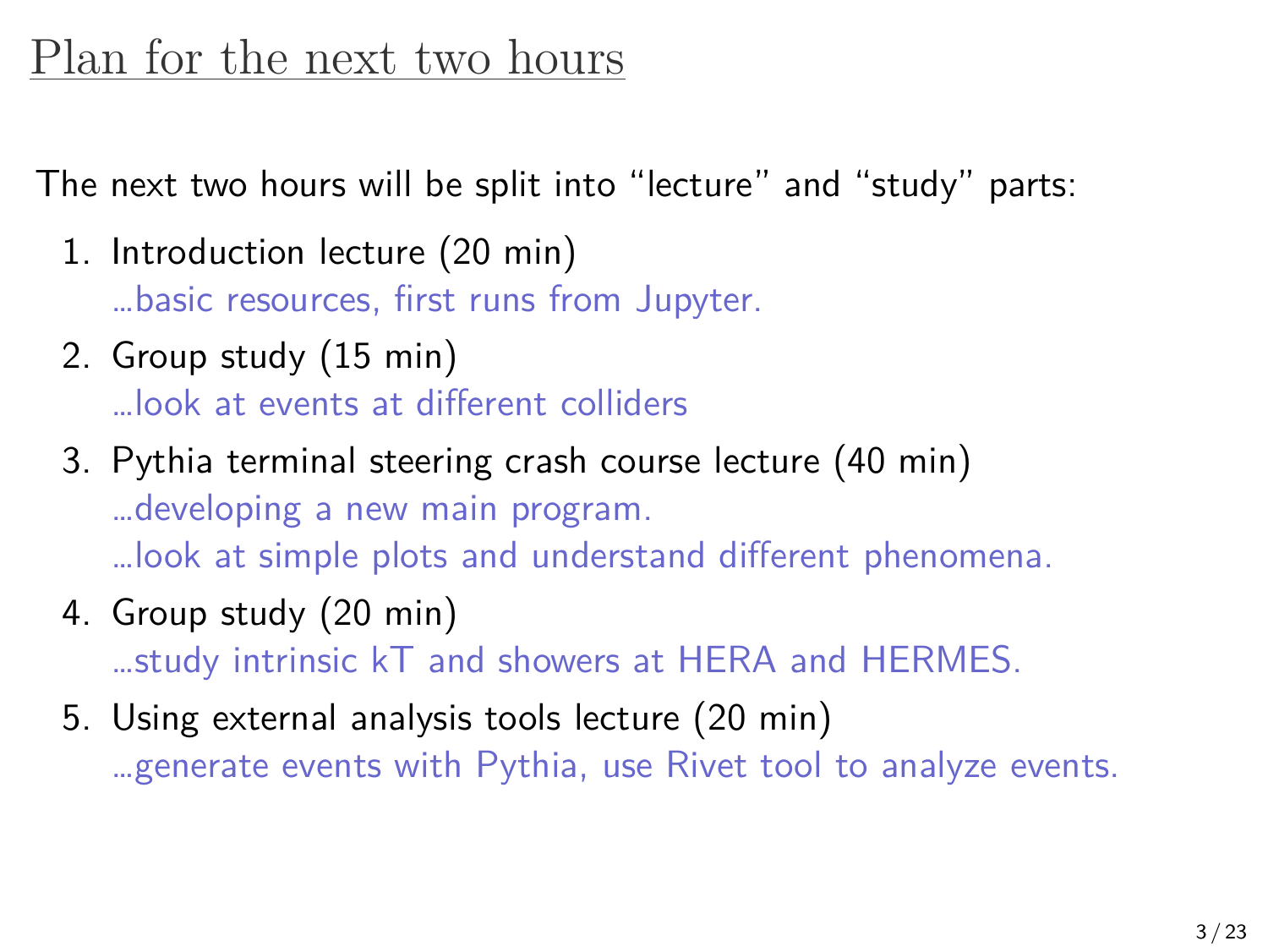## Introduction: Basic resources

We will be using Pythia 8.302 – the latest release. The main Pythia web page is

http://home.thep.lu.se/Pythia/

and you can find the online manual for the 8.3 series here:

http://home.thep.lu.se/~torbjorn/pythia83html/Welcome.html

A copy of the manual is shipped with each Pythia tarball.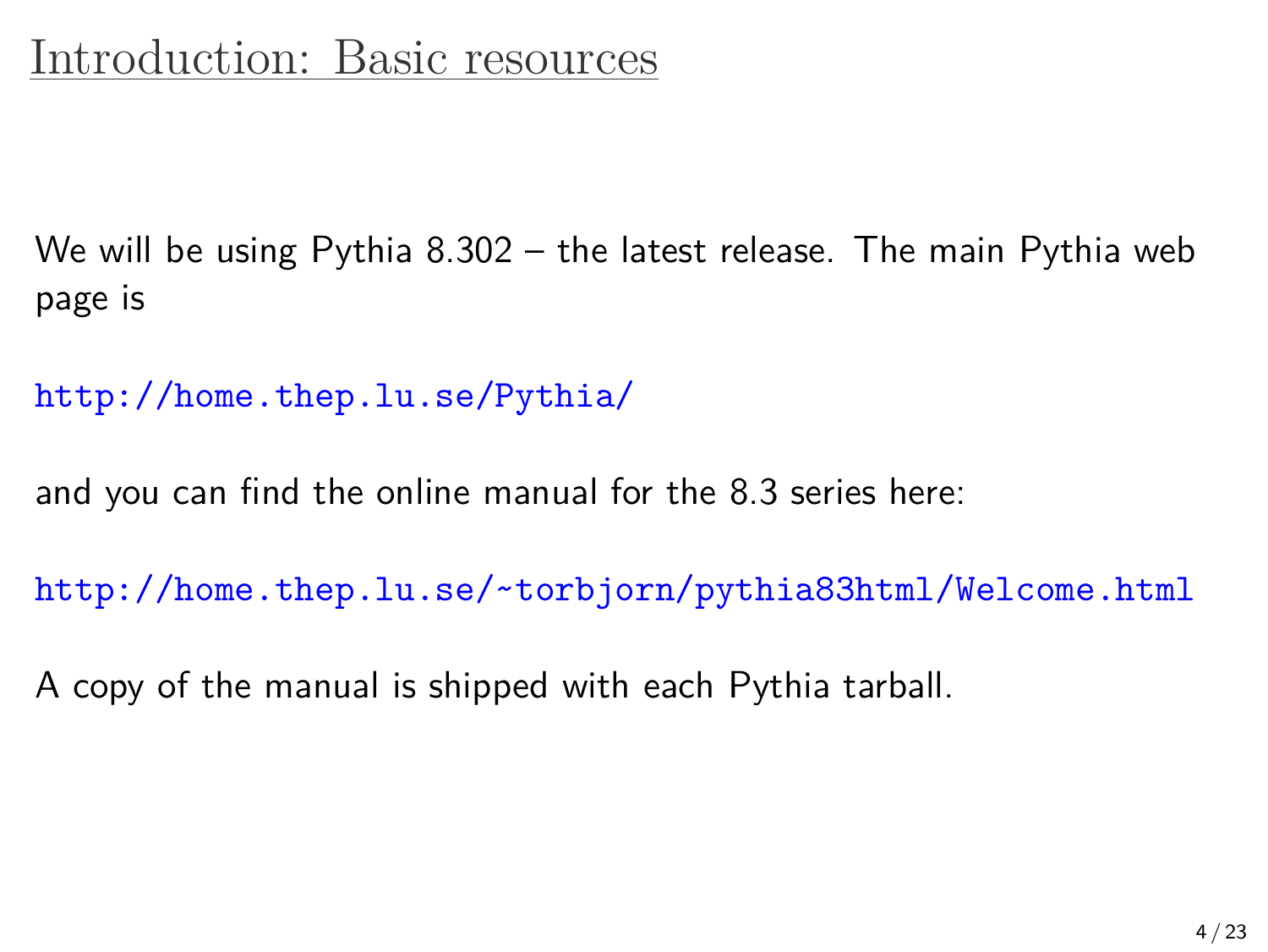#### Introduction: Resources for this tutorial

More info on today's tutorial can be found at https://indico.bnl.gov/event/9153/

We will use a docker container to make running easy. Installation instructions for docker can be found here.

To avoid having to run all docker commands as sudo on Linux systems, create a group "docker" and add yourself:

sudo groupadd docker sudo usermod -aG docker \$USER

To obtain the docker image for this tutorial, simply execute

docker pull electronioncollider/pythia-eic-tutorial

This will download and store the docker container in /var/lib/docker.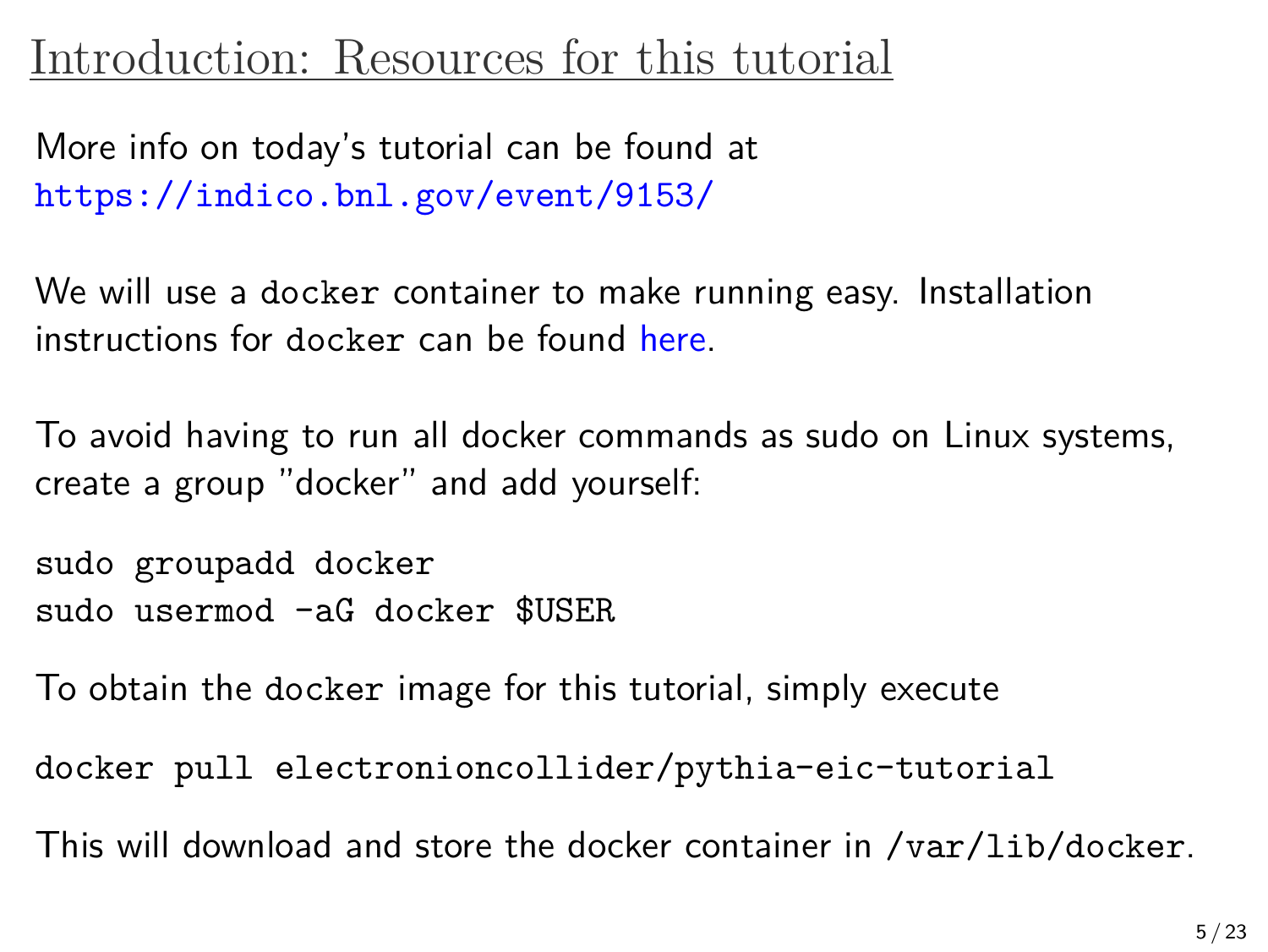To get going on this part of the tutorial, we'll start the container with docker run --rm -u `id -u \$USER` -v \$PWD:\$PWD -w \$PWD -p 8888:8888 \ pythia-eic-tutorial

…and now we move to the actual tutorial. On to Jupyter!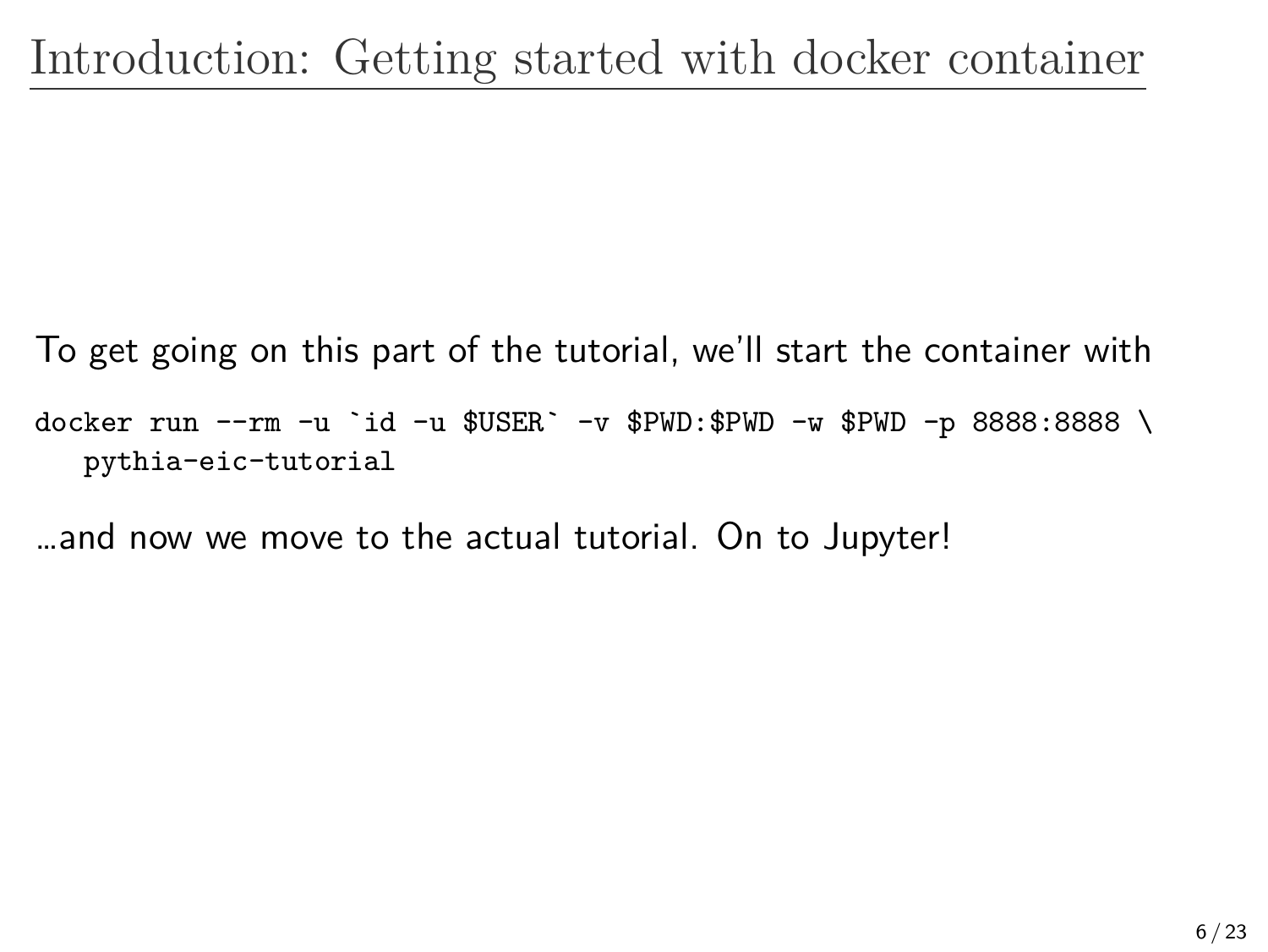# Introduction: What has happened on Juypter?

- ▶ we've looked at a Pythia event record …in "linear" ASCII format on the terminal …as picture
- $\triangleright$  we saw the complexity change when switching on/off different components
- ▶ we've looked at another type of output: writing to HepMC3 event files.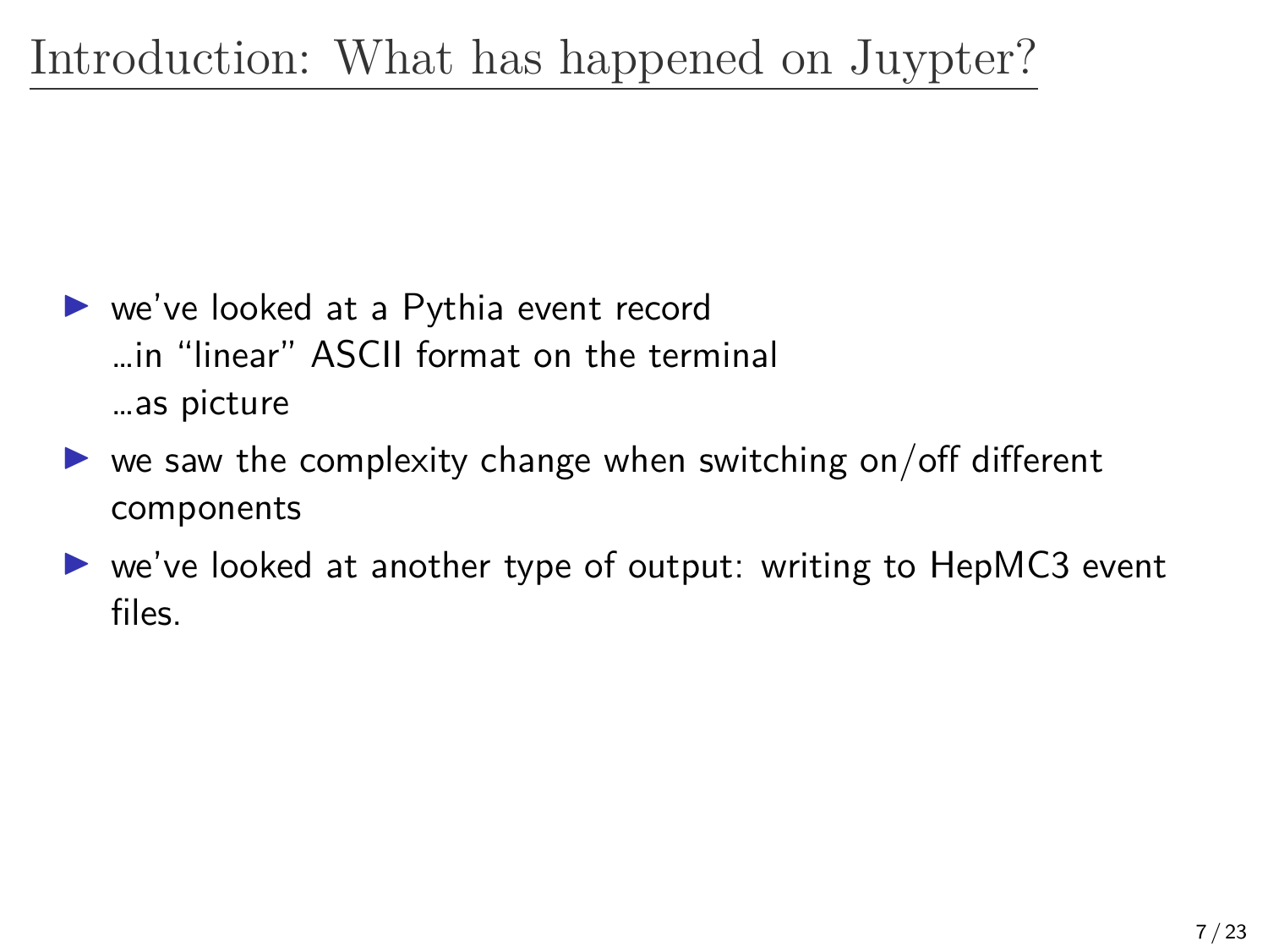I'll now randomly assign you to small groups of people – to work with the notebook yourself!

In the breakout rooms, you can discuss with each other and share results, without disturbing other people.

We will automatically reconvene in 15 minutes.

Try to discuss how the events change if you

- ▶ produce events for different collider setups:  $ep$ ,  $e^+e^-$  and  $pp$
- $\triangleright$  switch on/off different event generation steps.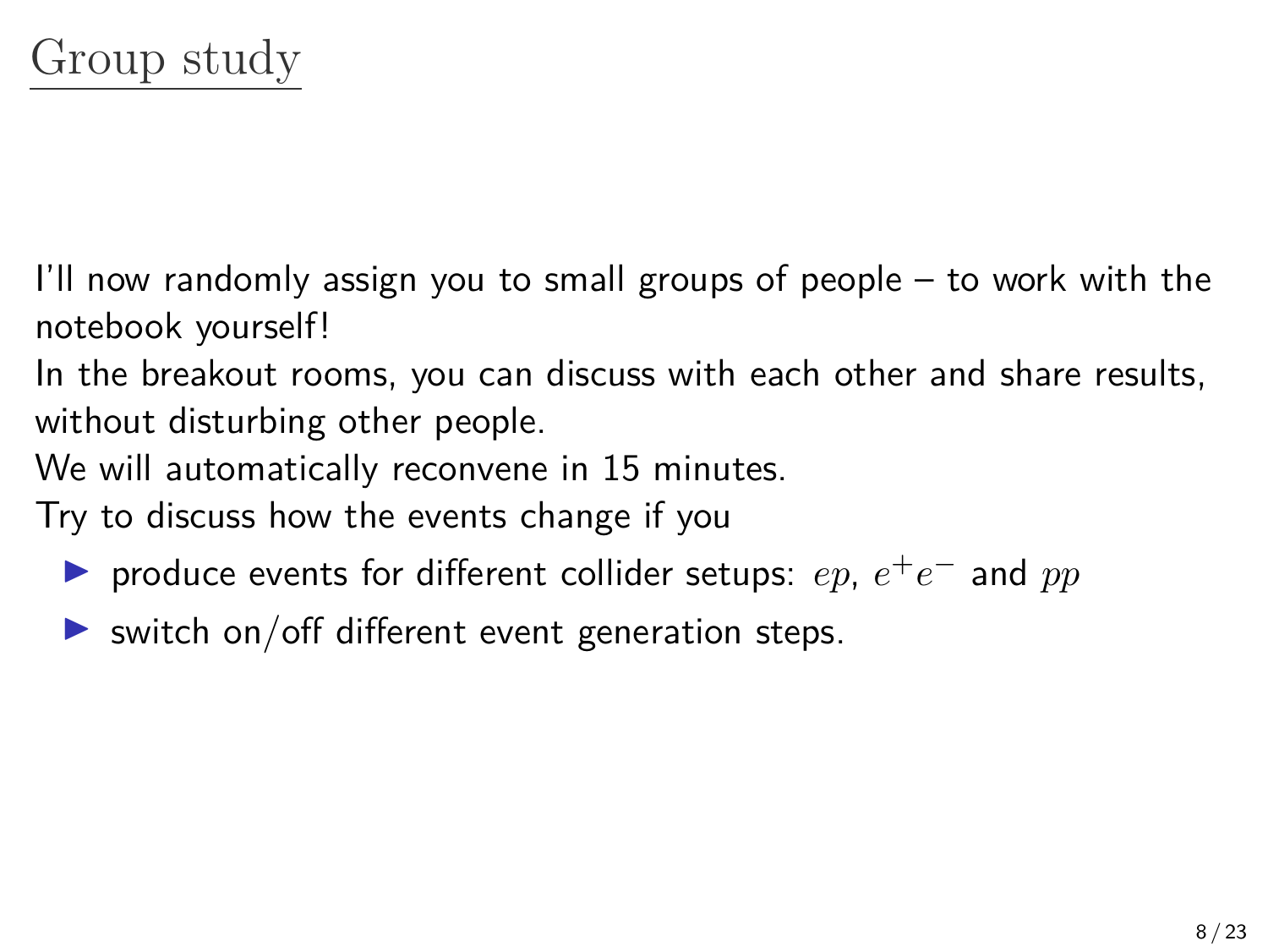

…DIS in full glory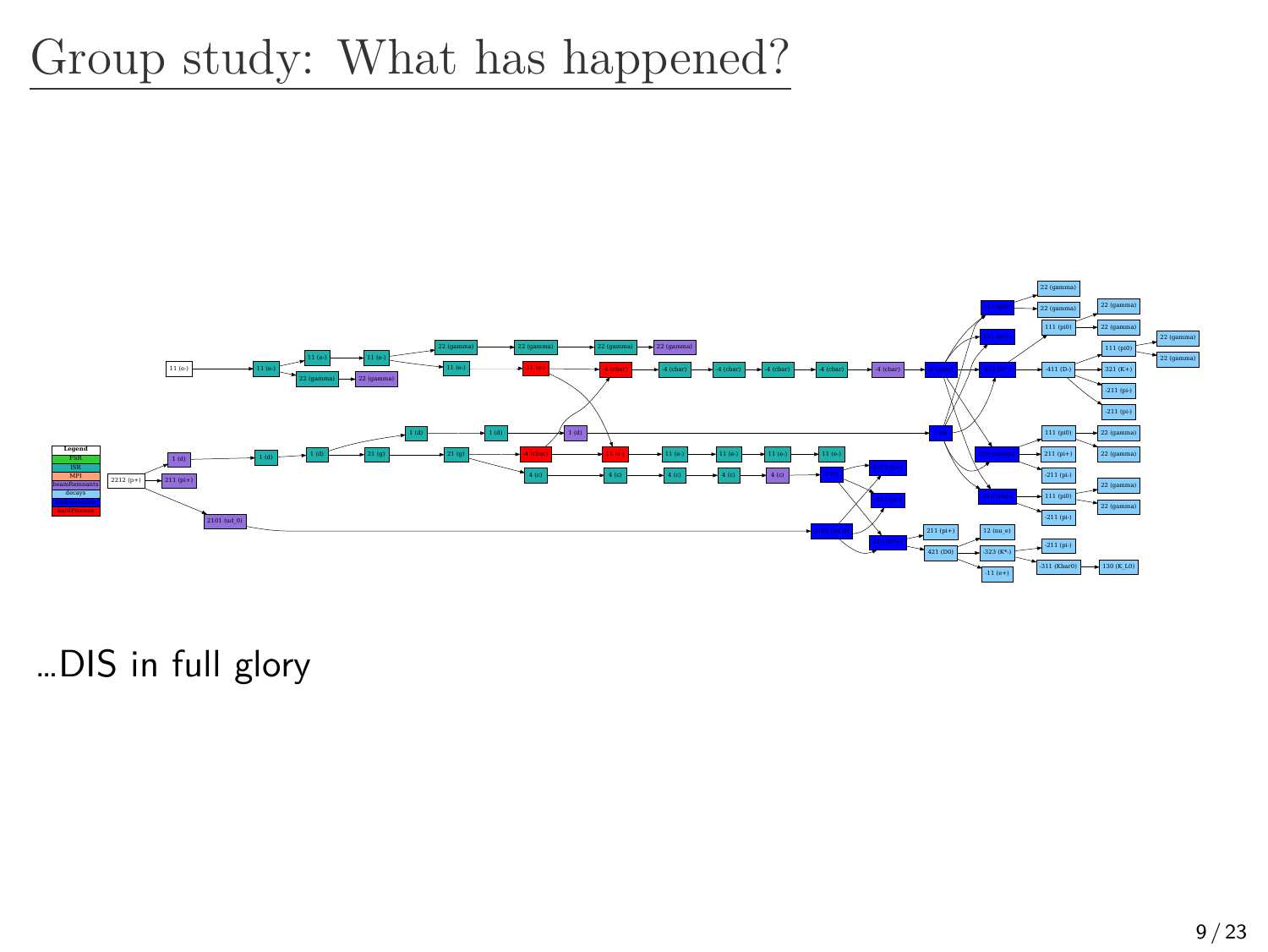

…no fragmentation at LEP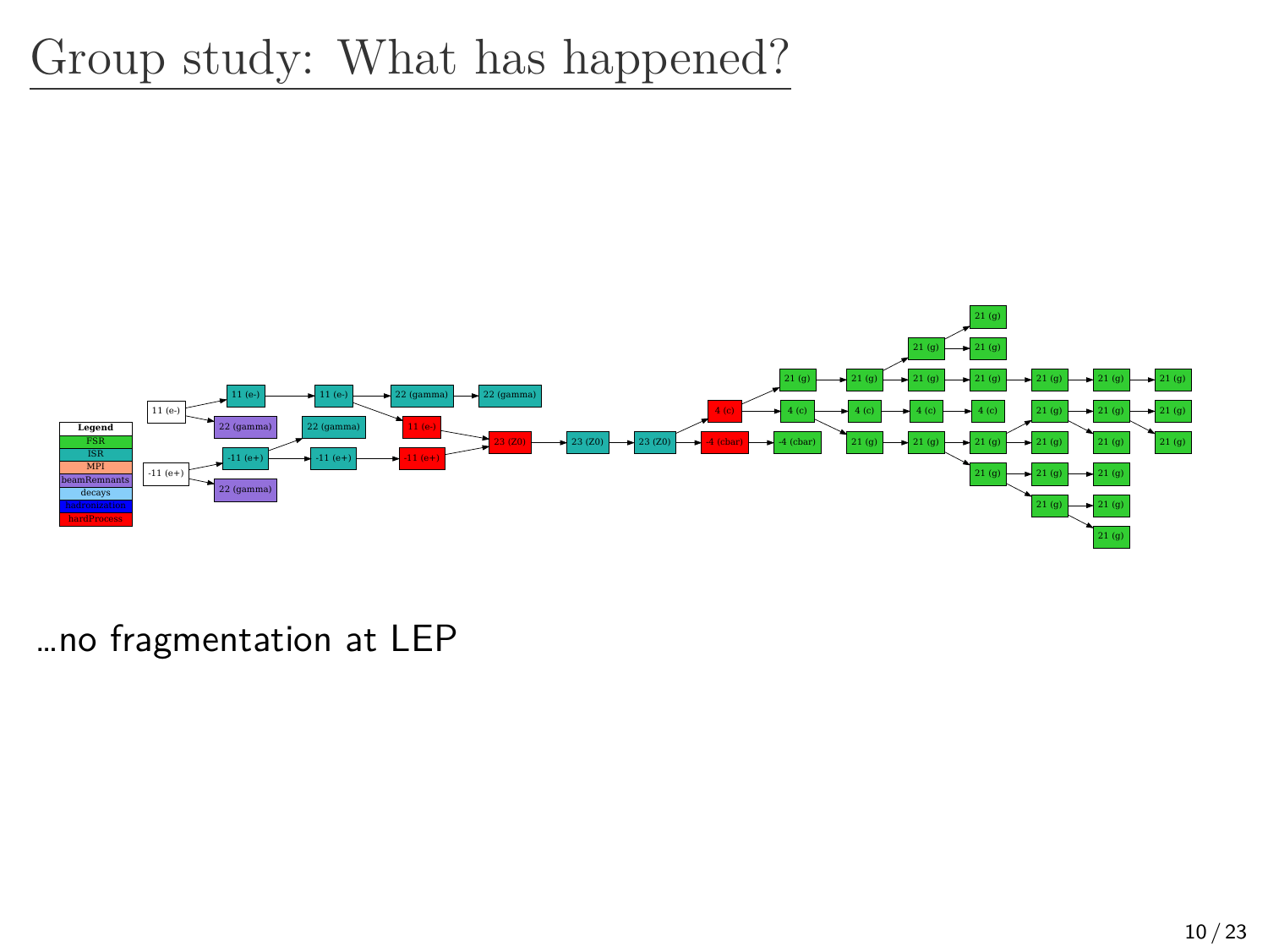

…no fragmentation at LHC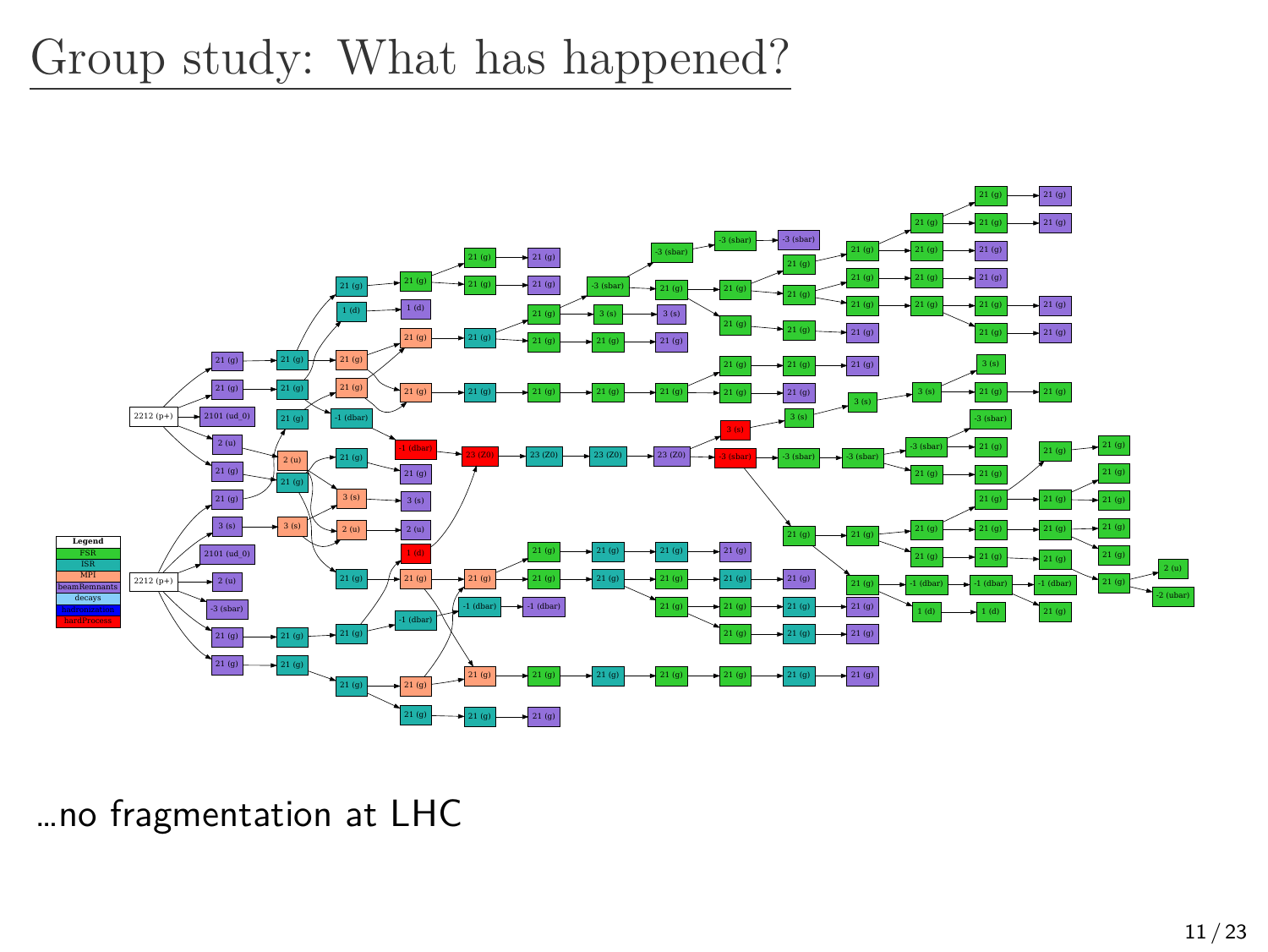#### Pythia is traditionally steered by

- a) using an example main program shipped with the code
- b) writing our own steering program

We've already saw an example of a). The approach b) is more powerful – you should at least be familiar with the basics.

Note: If you had to close the terminal to stop the previous docker run, you might get a warning port is already allocated. You can deallocate the port with

sudo docker container  $ls$  | tail -n 1 | cut -d " " -f1 | xargs sudo docker rm -f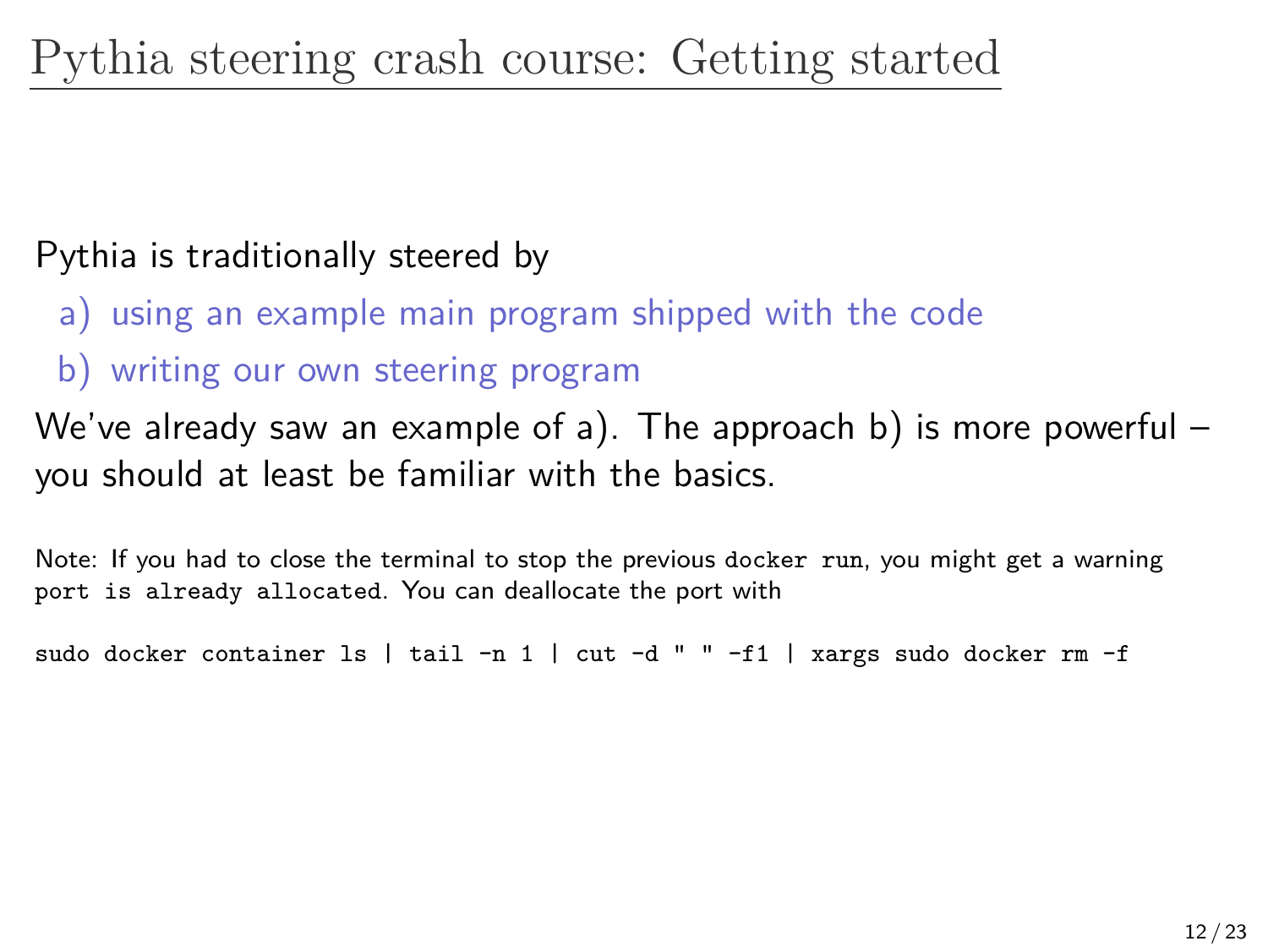#### Pythia steering crash course: Getting started

Open a bash shell on the docker container. Restart the container with

docker run --rm -u `id -u \$USER` -v \$PWD:\$PWD -w \$PWD -it -p 8888:8888 \ pythia-eic-tutorial bash

then go to

cd /usr/local/share/Pythia8/examples

Here, you will find all kinds of example programs. Their purpose is documented in the online manual.

In this part, we will now write a small DIS main program that

- ▶ generates some DIS events
- ▶ histograms the total (vector) transverse momentum of outgoing fundamental particles, so that we can assess the impact of showers and intrinsic parton pT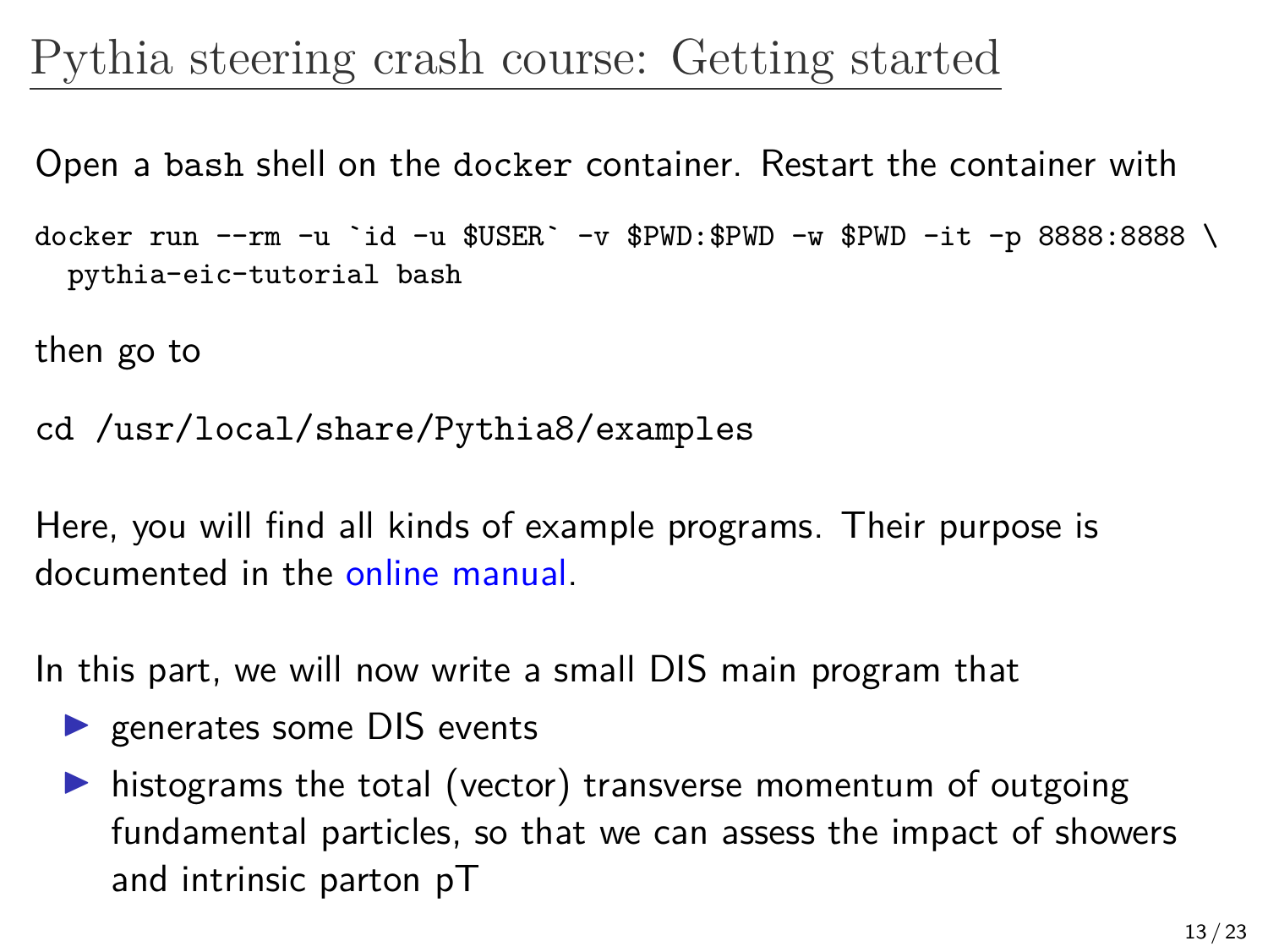```
#include "Pythia8/Pythia.h"
using namespace Pythia8;
int main() {
 // Generator.
 Pythia pythia;
 // Beam and process parameters.
 pythia.readString("Beams:idA = -11");
 pythia.readString("Beams:idB = 2212");
 pythia.readString("Beams:frameType = 2");
 pythia.readString("Beams:eA = 27.5");
 pythia.readString("WeakBosonExchange:ff2ff(t:gmZ) = on");
 pythia.readString("SpaceShower:dipoleRecoil = on");
 pythia.readString("Beams:eB = 820.");
 pythia.readString("PhaseSpace:Q2min = 100");
 // Initialize the generator.
 pythia.init();
 // Begin event generation loop.
 int nEvent = 1000:
 for (int iEvent = 0; iEvent < nEvent; ++iEvent) {
    // Generate next event.
    if (!pythia.next()) continue;
    // some analyis goes here.
  }
 // Show statistics.
 pythia.stat();
 return 0;
```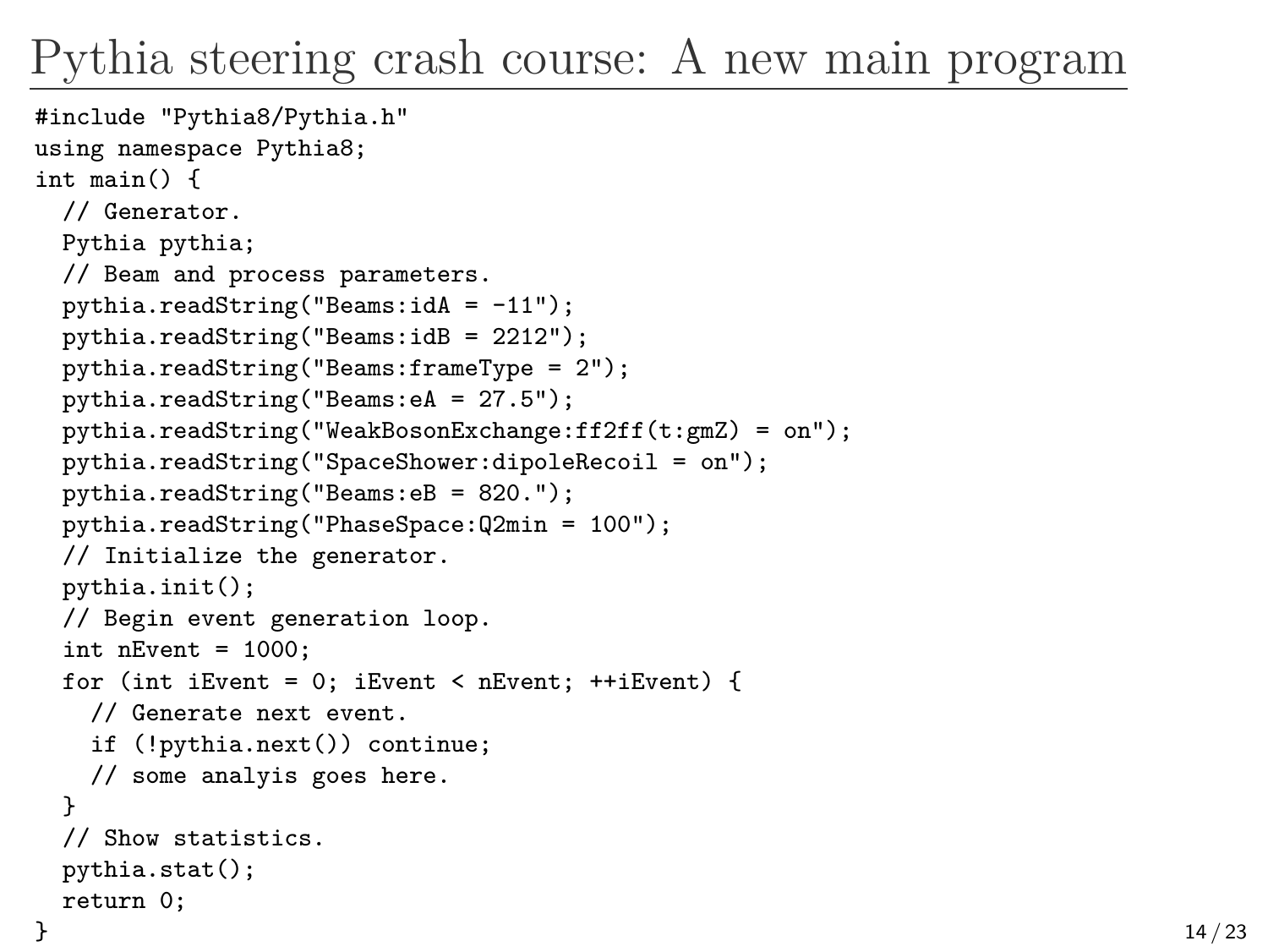We'll use this to understand Pythia. Add a histogram by extending to

```
...
 // Initialize the histograms.
 Hist pt("Transverse hardness", 20, 0.0, 5.0);
 double bw_{pt} = (5.0-0.0)/20.;
 // Initialize the generator.
 pythia.init();
 // Begin event generation loop.
 int nEvent = 1000:
 for (int iEvent = 0; iEvent < nEvent: +iEvent) {
   // Generate next event.
   if (!pythia.next()) continue;
   // Event weight, to be filled into the histograms.
   double weight = min(100., pythia.info.weight());
   // Loop over event record to calculate sum of px and py.
   double px = 0., py = 0.;
   for (int i = 0; i < pythia.event.size(); ++i){
     if ( pythia.event[i].isFinal()
       && pythia.event[i].idAbs() < 30) { //id<30: all 'fundamental' particles
       px += pythonythia.event[i].px(); py += pythonythia.event[i].py();
     }
   }
   // Fill transverse hardness histogram.
   pt.fill(sqrt(px*px + py*py), weight );
 }
```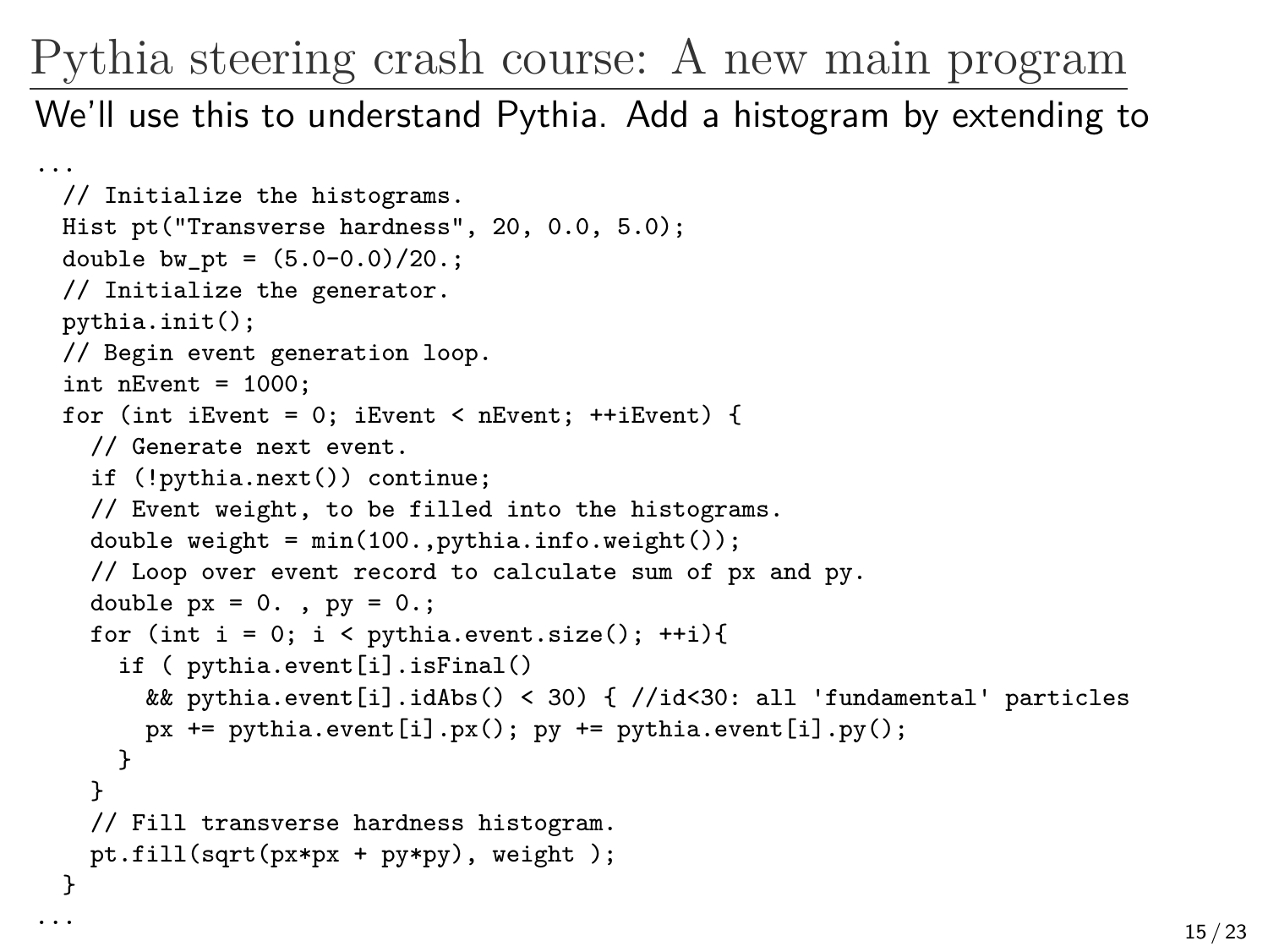…and then normalize and print to the terminal!

```
...
 // Show statistics.
 pythia.stat();
 // Normalize to cross section [mb].
 double sigmaNorm = pythia.info.sigmaGen() / pythia.info.weightSum();
 pt *= sigmaNorm / bw_pt;
 cout << pt;
...
```
With this, we can look at the effect of some physics phenomena, e.g.

*◦* Hadronization

```
◦ (HadronLevel:all = on/off)
```
*◦* Beam remnants

```
◦ (PartonLevel:Remnants = on/off and Check:event = off)
```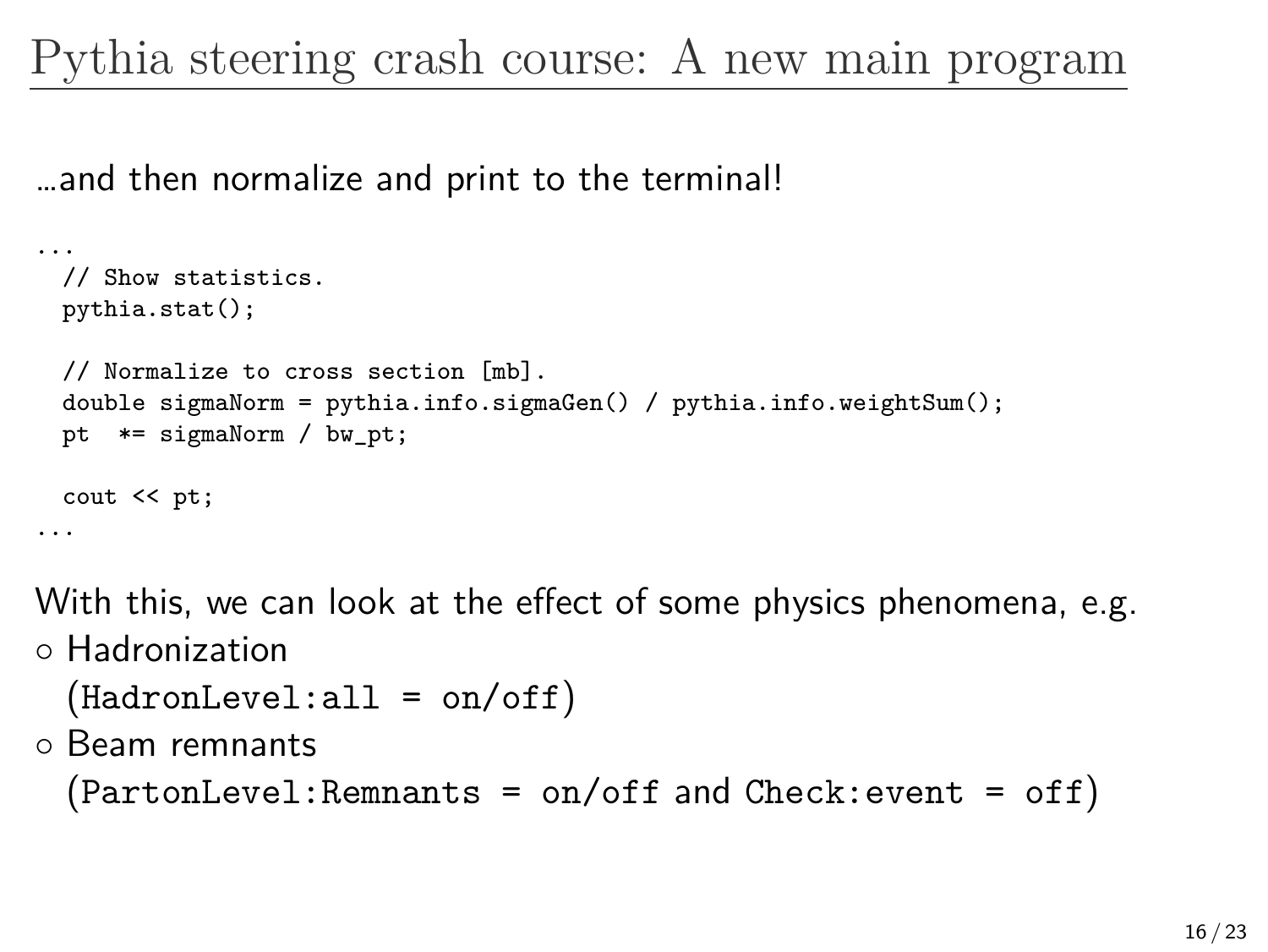Before we go on, let's add another simple histogram: The  $\pi^+$  multiplicity.

```
...
 double area = 0.;
 Hist pth("Hadron pt-spectrum", 40, 0., 1.);
 Hist pt("Transverse hardness", 20, 0.0, 5.0);
...
   // Fill transverse hardness histogram.
   pt.fill(sqrt(px*px + py*py), weight );
   for (int i = 0; i < pythia.event.size(); ++i){
     if ( pythia.event[i].isFinal()
       && pythia.event[i].id() == 211) { //id==211: pi+// Charged pion multiplicity as function of pion pT.
       double pT = pythia.event[i].pT();
       pth.fill(pT, weight );
       if (pT > 0. & pT < 1.) area += weight;
     }
   }
...
 // Normalize to unit area.
 pth /= area;
 cout << pt << pth;
...
```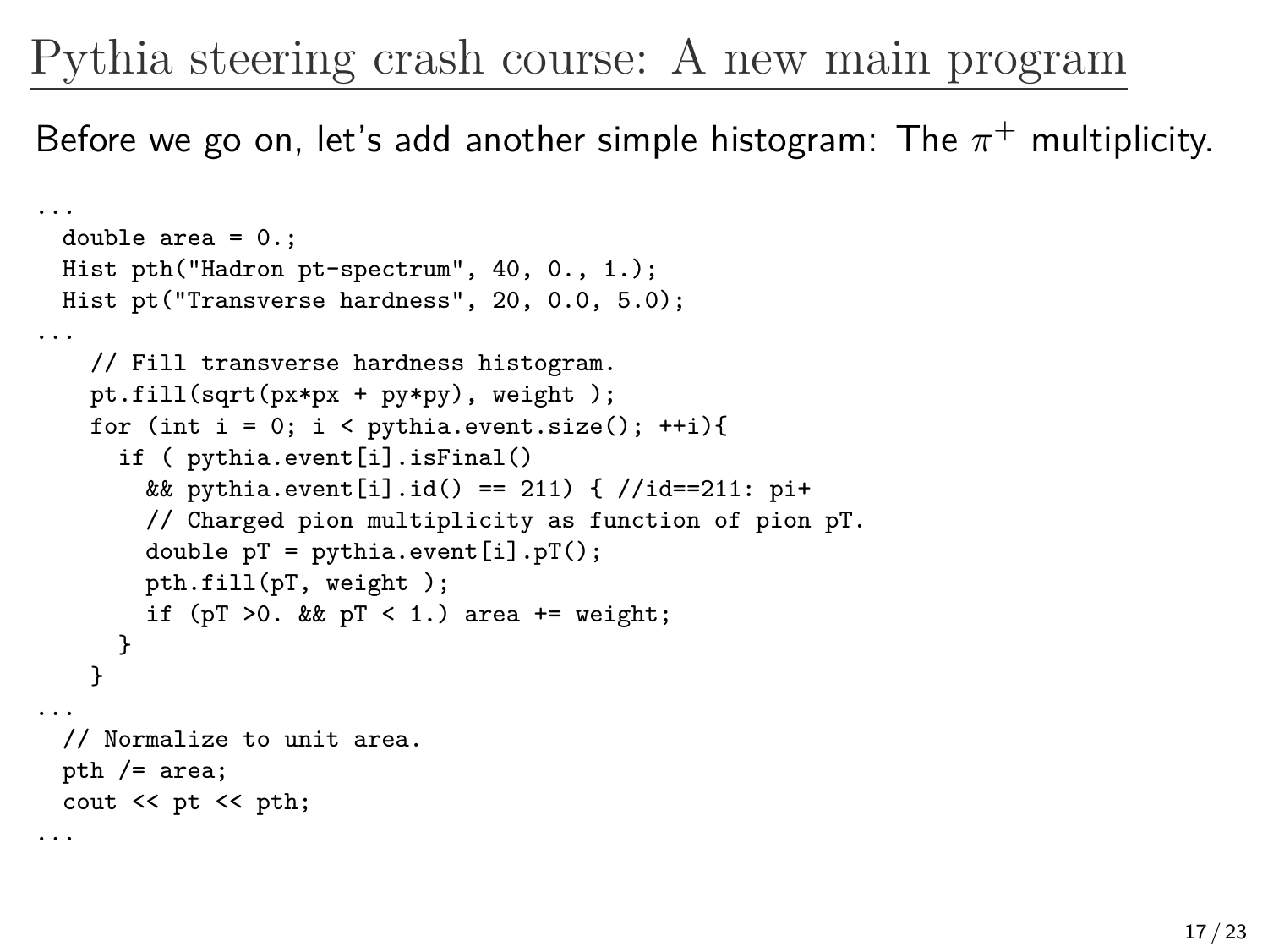## Group study

I'll now randomly assign you to small groups of people, as before. We will automatically reconvene in 20 minutes. Try to discuss

 $\triangleright$  how the hadron multiplity as function of pT changes when *◦* switching off parton showering

```
pythia.readString("PartonLevel:ISR = off");
```

```
pythia.readString("PartonLevel:FSR = off");
```
*◦* changing the intrinsic transverse momentum of partons pythia.readString("BeamRemnants:primordialKThard = 0.5"); pythia.readString("BeamRemnants:primordialKTsoft = 0.25");

 $\triangleright$  how does the magnitude of the effects depend on the collider setup? Change from a collider to a fixed-target setup pythia.readString("Beams:eB = 0."); pythia.readString("PhaseSpace:mHatMin=0.1"); pythia.readString("PhaseSpace:Q2min = 2."); pythia.readString("PhaseSpace:pThatMinDiverge = 0.5");

 $\blacktriangleright$  have a look at the kaon multiplicity, if you have time.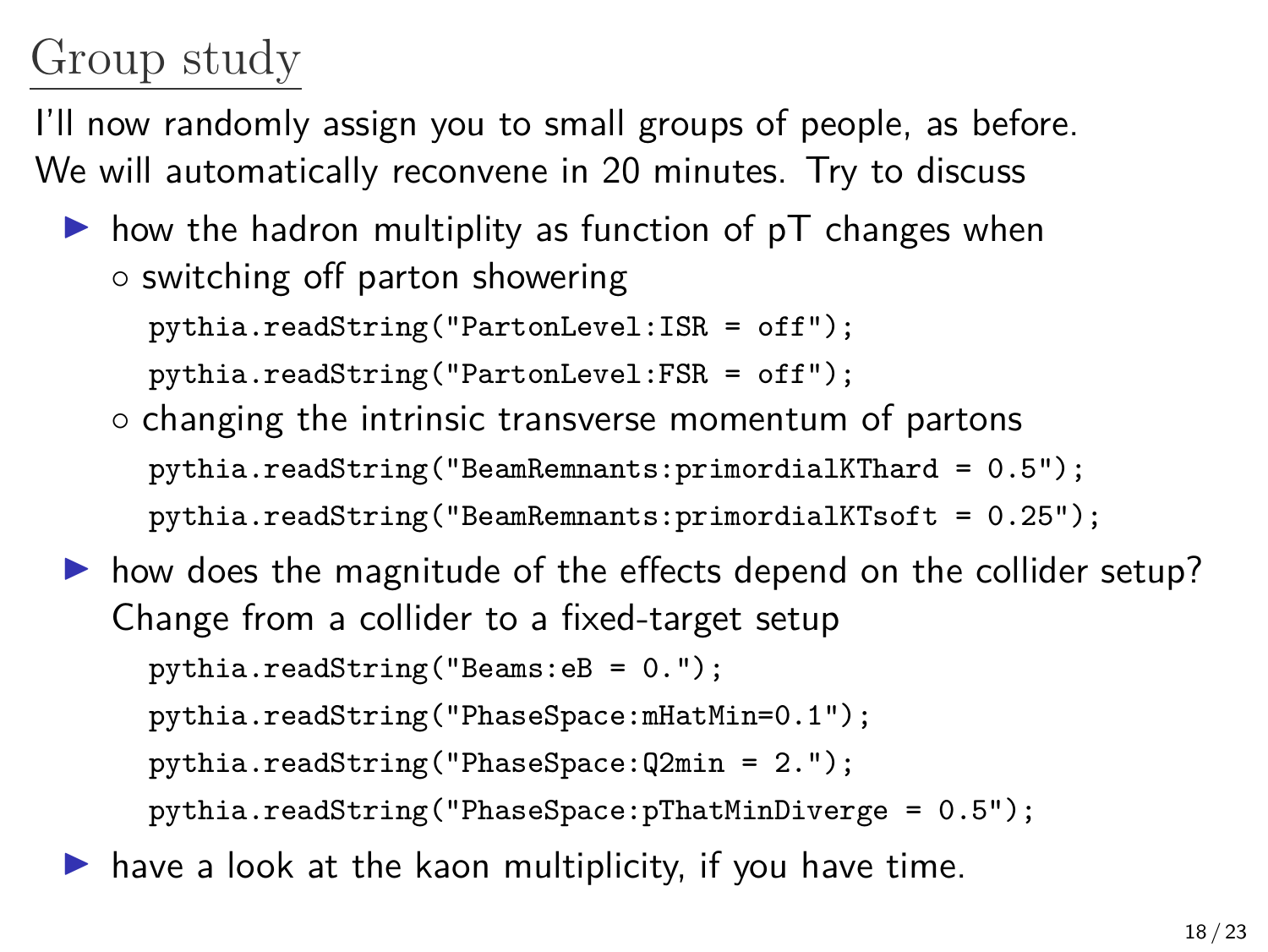

*⇒* At high energies, perturbative corrections are as relevant as intrinsic kT. At lower momentum transfer intrinsic kT dominates.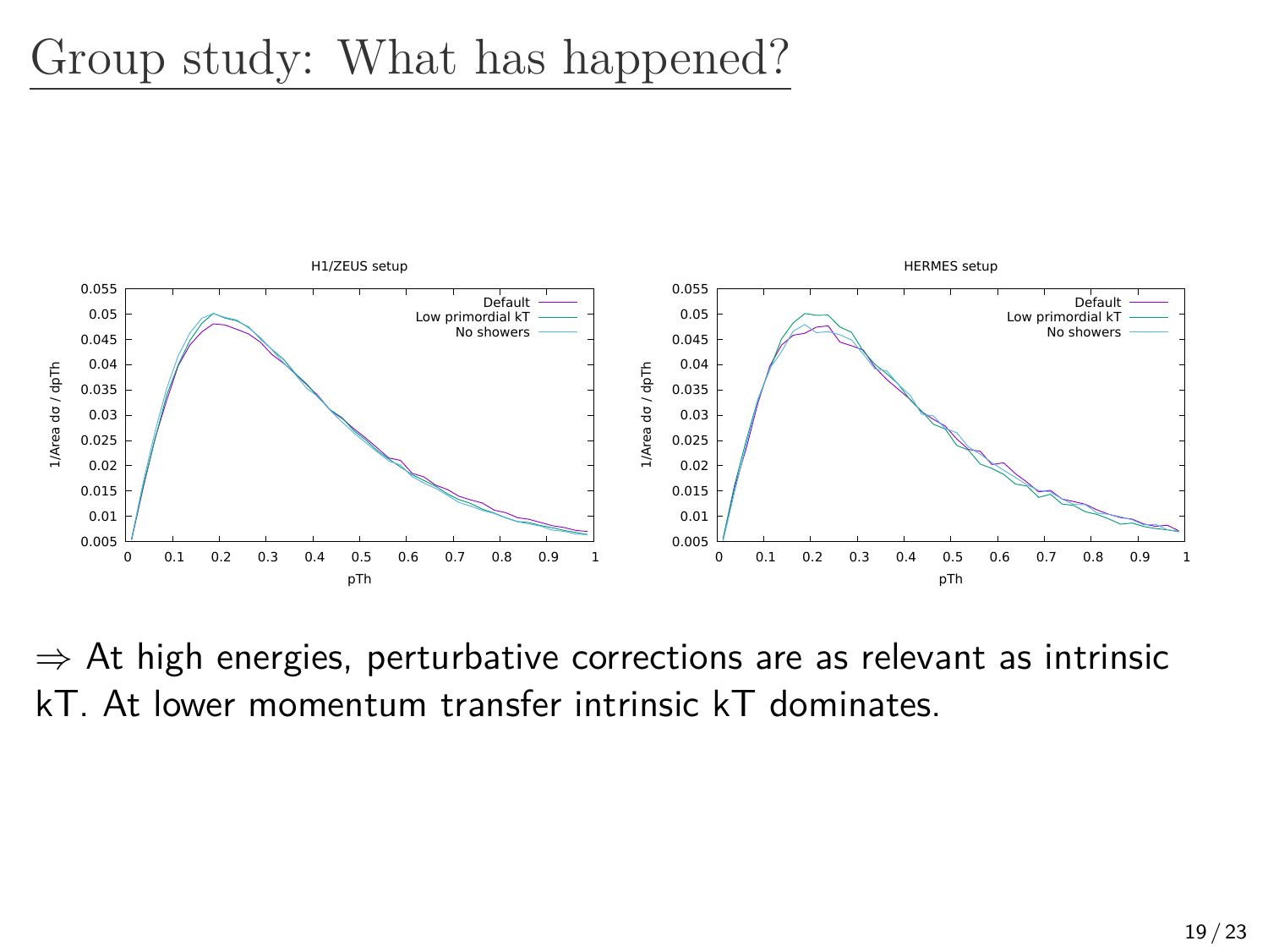Now let's go back to a bird's eye view.

In this part, we will generate and store events with a standard main program.

Then, we will analyse the events using the standard analysis provided by the Rivet analysis tool.

On to Jupyter again!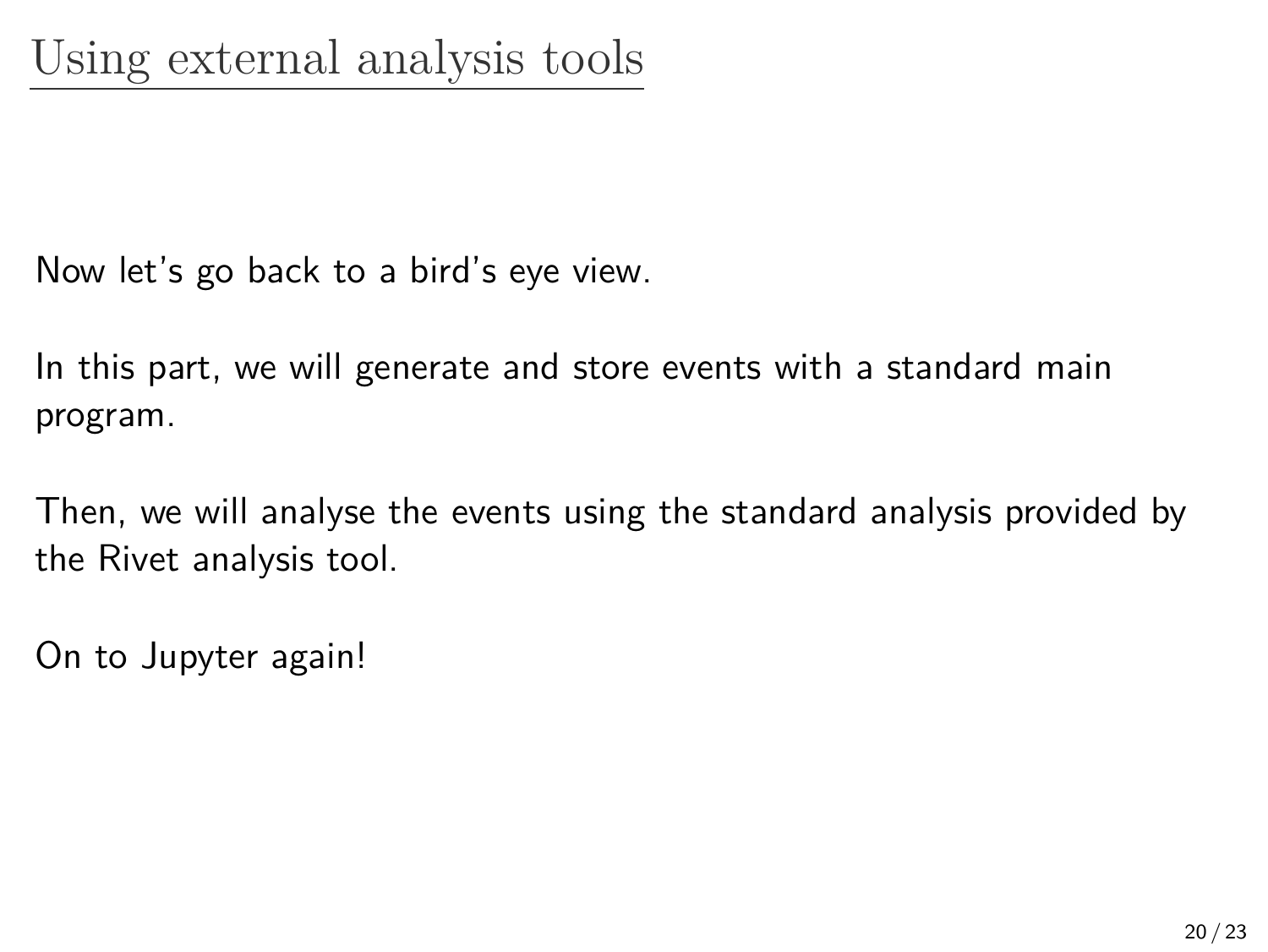### External analysis tools: Note for terminal aficionados

Terminal users: If you want to generate the events from terminal, do

```
docker run --rm -u `id -u $USER` -v $PWD:$PWD -u $PWD -it -p 8888:8888 \
 pythia-eic-tutorial bash
```
and then

```
cd /usr/local/share/Pythia8/examples
make main300
./main300 --setting "WeakBosonExchange:ff2ff(t:gmZ) = on" \
--setting "Beams:idA = -11" --setting "Beams:idB = 2212" \
--setting "Beams:frameType = 2" --setting "Beams:eA = 26.7" \
--setting "Beams:eB = 820" --setting "PhaseSpace:Q2min = 4" \
--setting "SpaceShower:dipoleRecoil = on" -\
-setting "phasespace:mhatmin=1.0" --nevents 100000 \
--hepmc_output dis.hepmc
./main300 --setting "PhotonParton:all = on" \
--setting "Beams:idA = -11" --setting "Beams:idB = 2212" \
--setting "Beams:frameType = 2" --setting "Beams:eA = 26.7" \
--setting "Beams:eB = 820" --setting "PhaseSpace:pTHatMin = 10.0" \
--setting "PDF:lepton2gamma = on" --setting "phasespace:mhatmin=1.0" --nevents 100000 \
--hepmc_output photo.hepmc
```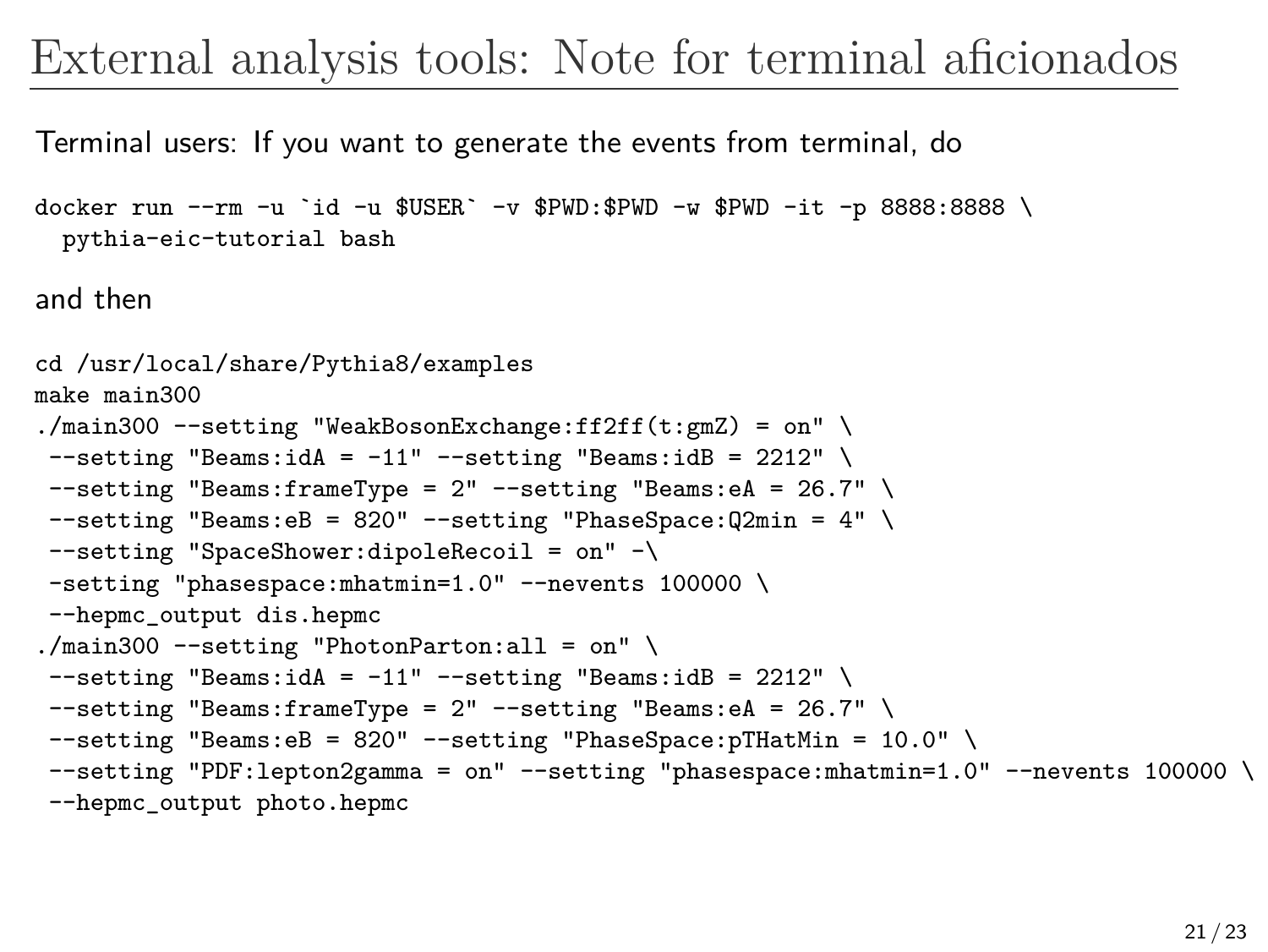- ▶ we've seen how to produce larger HepMC output files with a standard main program
- ▶ we've seen how to analyse these files with Rivet
- ▶ we've looked at some typical DIS variables, and understood the impact of various Pythia settings
- ▶ we saw the different regions of interest for DIS and photoproduction events.
- $\triangleright$  we ran an archival H1 analysis and compared Pythia to data.